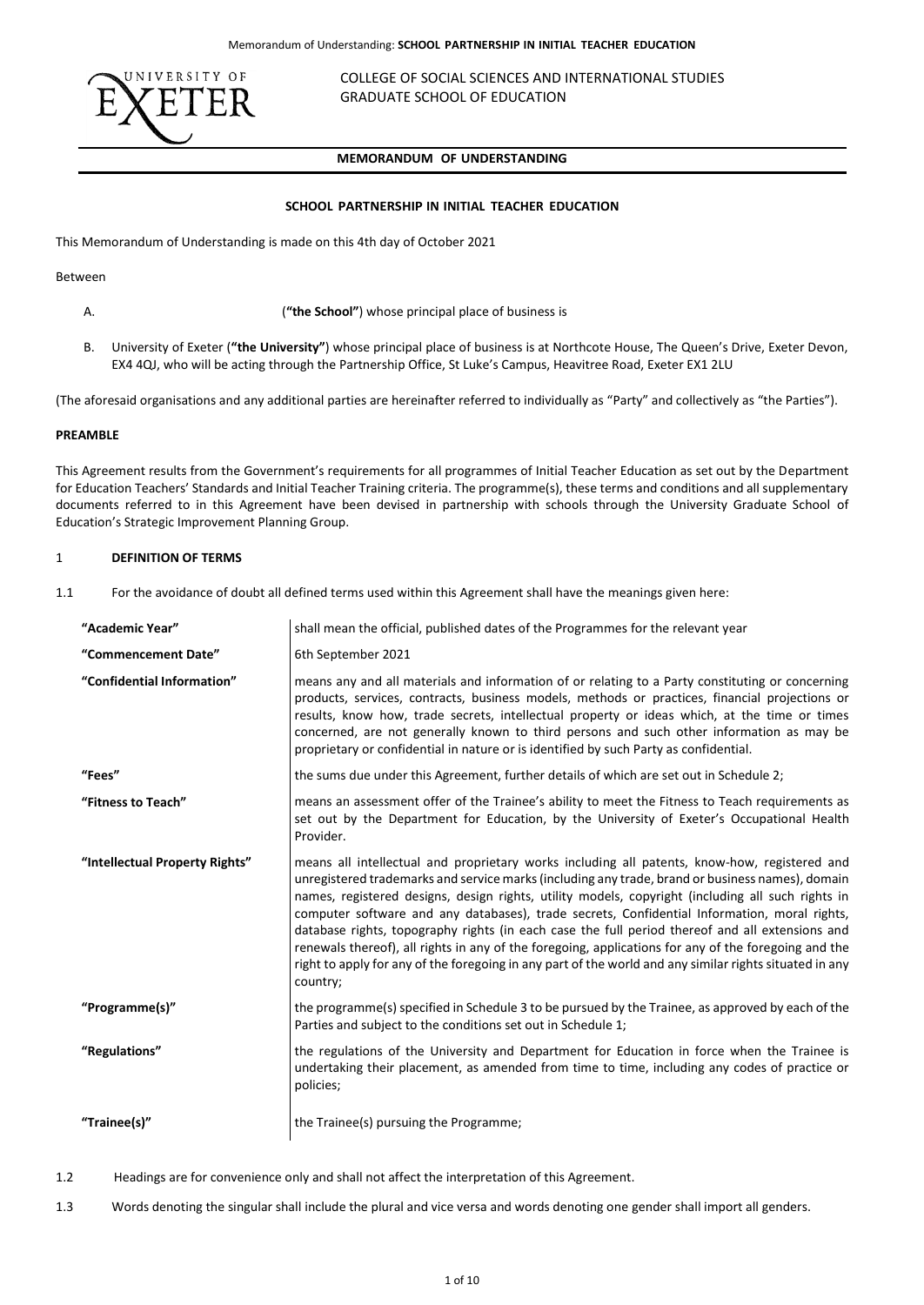#### Memorandum of Understanding: **SCHOOL PARTNERSHIP IN INITIAL TEACHER EDUCATION**

- 1.4 References to Clauses, Sub-clauses and Schedules are to the clauses and sub-clauses of and schedules to this Agreement.
- 1.5 Both Parties hereby acknowledge and agree that the provisions of this Agreement (incorporating the Schedules) shall create legally binding relations between them.
- 1.6 The university agrees and undertakes to comply with the obligations set out in Schedule 1 in accordance with the terms of this agreement and in consideration of the fees set out in Schedule 2.
- 1.7 The School agrees and undertakes to comply with the obligations set out Schedule 1 in accordance with the terms of this agreement and in consideration of the fees set out in Schedule 2.

### 2 **COMMENCEMENT AND DURATION**

- 2.1 This Agreement will commence on the Commencement Date.
- 2.2 This Agreement will continue until the Trainee has completed one (1) full Academic Year on their Programme but may be renewed by mutual consent as set out in clause 10.1 below.
- 2.3 During the duration of this Agreement, the Programmes will be kept under continual review both to ensure the maintenance of nationally acceptable academic and Department for Education standards and regulations and to facilitate appropriate further developments.

### 3 **CONFIDENTIALITY**

- 3.1 Each Party undertakes that they will not at any time use, divulge or communicate to any person, except to its professional representatives or advisers or as may be required by law or any legal or regulatory authority, any Confidential Information concerning the business or affairs of the other which may have come to its knowledge as a result of entering into this Agreement or in exploring development opportunities and each of the Parties shall use reasonable endeavours to prevent the publication or disclosure of any Confidential Information.
- 3.2 The obligations in clause 3.1 above shall not apply to data or information which the Party receiving the Confidential Information can clearly demonstrate:
	- (i) was known to the receiving Party prior to disclosure; or
	- (ii) was or becomes in the public domain through no fault of the receiving Party; or
	- (iii) becomes available to the receiving Party by an unconnected third party with the lawful right to make such a disclosure; or
	- (iv) has been independently developed or conceived by it; or
	- (v) it is required to disclose by law, regulation or an order of a court
- 3.3 For the avoidance of doubt, the obligations set out in this clause 3 will continue to apply following termination of this Agreement.

#### 4 **QUALITY ASSURANCE**

- 4.1 The university maintains a quality assurance framework to ensure routine monitoring and regular review of its programmes, and is subject to Quality Assurance Agency audits and OFSTED inspections to ensure a high quality learning and teaching experience. The university's codes of practice and procedures for these monitoring and review activities are detailed in the TQA manual (http://as.exeter.ac.uk/support/admin/staff/qualityassuranceandmonitoring/tqamanual/).
- 4.2 The School will demonstrate sufficient quality standards to align with the university codes of practice and procedures as per clause 4.1, appropriate for the Programme. Schools will be removed from the partnership where there are concerns over quality standards.
- 4.3 The School shall not sub-contract any part of this Agreement without the prior knowledge and agreement of the Partnership Director or his/her nominated representative.

## 5 **DATA PROTECTION**

- 5.1 In this Agreement, the terms Personal Data and Data Controller, have the meanings given in the Data Protection Legislation and Processing, Process and Processed shall be construed accordingly.
- 5.2 The Parties acknowledge and agree that each Party is a Data Controller in respect of Personal Data which it collects and may, as provided in this Agreement, act as Data Controller in respect of Personal Data provided by the other Party.
- 5.3 To the extent that a Party is acting as a Data Controller under this Agreement, it shall comply with all relevant Data Protection Legislation.

#### 6 **NO PARTNERSHIP OR AGENCY**

Nothing in this Agreement is intended to, or shall operate to, create a legally recognised partnership between the Parties, or to authorise the Parties to act as agent for the other, and neither of the Parties shall have authority to act in the name of or on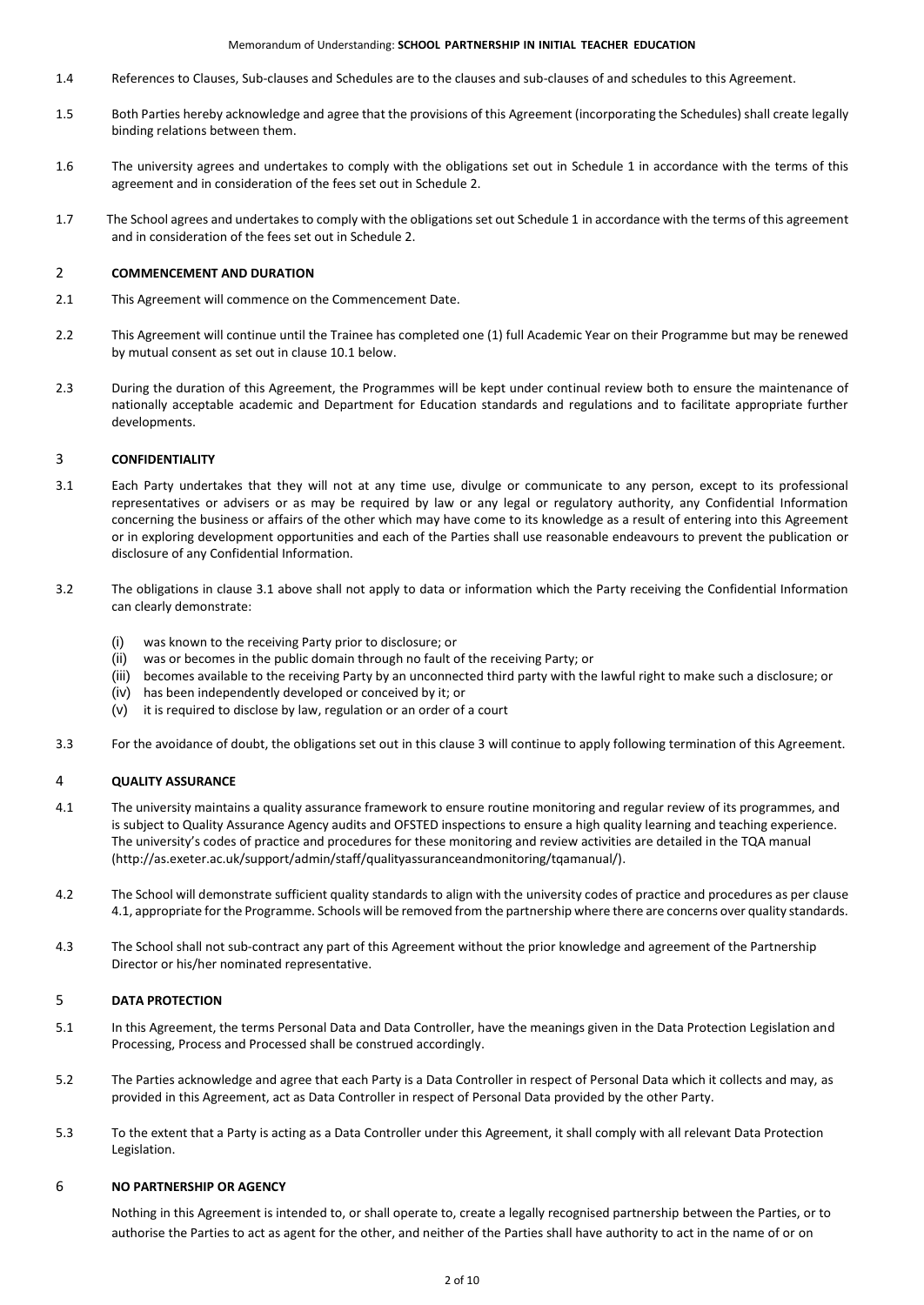#### Memorandum of Understanding: **SCHOOL PARTNERSHIP IN INITIAL TEACHER EDUCATION**

behalf of or otherwise to bind the other in any way (including the making of any representation or warranty, the assumption of any obligation or liability and the exercise of any right or power).

## 7 **RIGHTS OF THIRD PARTIES**

This Agreement is made for the benefit of the Parties as named in this agreement and is not intended to benefit, or be enforceable by, anyone else. No term of this Agreement shall be enforceable under the contracts (Rights of Third Parties) Act 1999 by a person who is not a party to this Agreement.

## 8 **INTELLECTUAL PROPERTY RIGHTS**

Neither Party shall use the other Party's existing Intellectual Property without that Party's prior written consent. Such consent shall not be unreasonably refused or withheld.

## 9 **TERMINATION**

- 9.1 Both Parties shall have the right to terminate this Agreement at any time by giving written notice to each other forthwith if:
	- a) a Party commits a material breach of the provisions of this Agreement which, if capable of remedy, is not remedied within twenty-eight (28) days of a request from the other Party to do so; or
	- b) there is at any time any material change in the operations, management or structure of a Party which in the reasonable opinion of the other Party means that the Party subject to such change is substantially impaired in the performance of its obligations hereunder; or
	- c) a Party fails to duly and punctually comply with any proper laws binding on it for the purposes of the rights and obligations specified in this Agreement.
- 9.2 The Parties acknowledge that upon termination of this Agreement for any reason, the interests of the Trainees will be paramount and all efforts will be made by both Parties to ensure the Trainees are able to complete the Programme for which they are already accepted.
- 9.3 On termination of the Agreement, where either Party have made reference or used the logo of the other Party, these shall be deleted from all promotional and publicity materials.

## 10 **MISCELLANEOUS**

- 10.1 This Agreement constitutes the entire agreement between the Parties in relation to its subject matter and supersedes all prior agreements and undertakings whether oral or written with respect to it. This Agreement may be amended or renewed at any time by mutual consent. The terms of any such amendment or renewal shall only be effective if recorded in writing and signed by a representative from each Party authorised to conclude or amend agreements of this type.
- 10.2 No Party shall hold another liable for any damages, dispute or injury arising during the undertaking of the placement unless caused by the negligence of an employee or agent of that Party. The liability of any Party in connection with this Agreement shall not extend to loss of business or profit or any indirect, economic or consequential damages or losses. In any event the maximum liability of the university under or otherwise in connection with this Agreement shall not exceed £10,000. Nothing herein shall exclude any liability of either Party for death or personal injury which arises as a result of negligence.
- 10.3 Neither of the Parties shall use the other's name, crest, logo or registered image for any purpose without the express permission of the other Party. The School agrees that all logos, trade-marks and/or marks that show ownership of any information supplied by the University are maintained on any reproduction as required by the University, and the School shall not modify such information in any way.
- 10.4 If any provision of this Agreement, or any part of a provision of this Agreement, is found to be illegal, invalid or unenforceable the remaining provisions, or the remainder of the provision concerned, will continue in effect.
- 10.5 Each Party agrees to procure and maintain at its own cost all such insurance cover as would be usual or prudent for a comparable institution. The School will ensure that Trainees are indemnified by the School's Employers' Liability insurance.
- 10.6 This Agreement shall be governed by and construed in accordance with English law, and each of the Parties shall with the assistance of the Centre for Dispute Resolution, seek to resolve any dispute or difference amicably by using an alternative dispute resolution (ADR) procedure acceptable to both Parties before pursuing any other remedies available to them. As a point of last resort, the Parties agree to agree to submit any questions or disputes arising out of the Agreement to the exclusive jurisdiction of the England courts.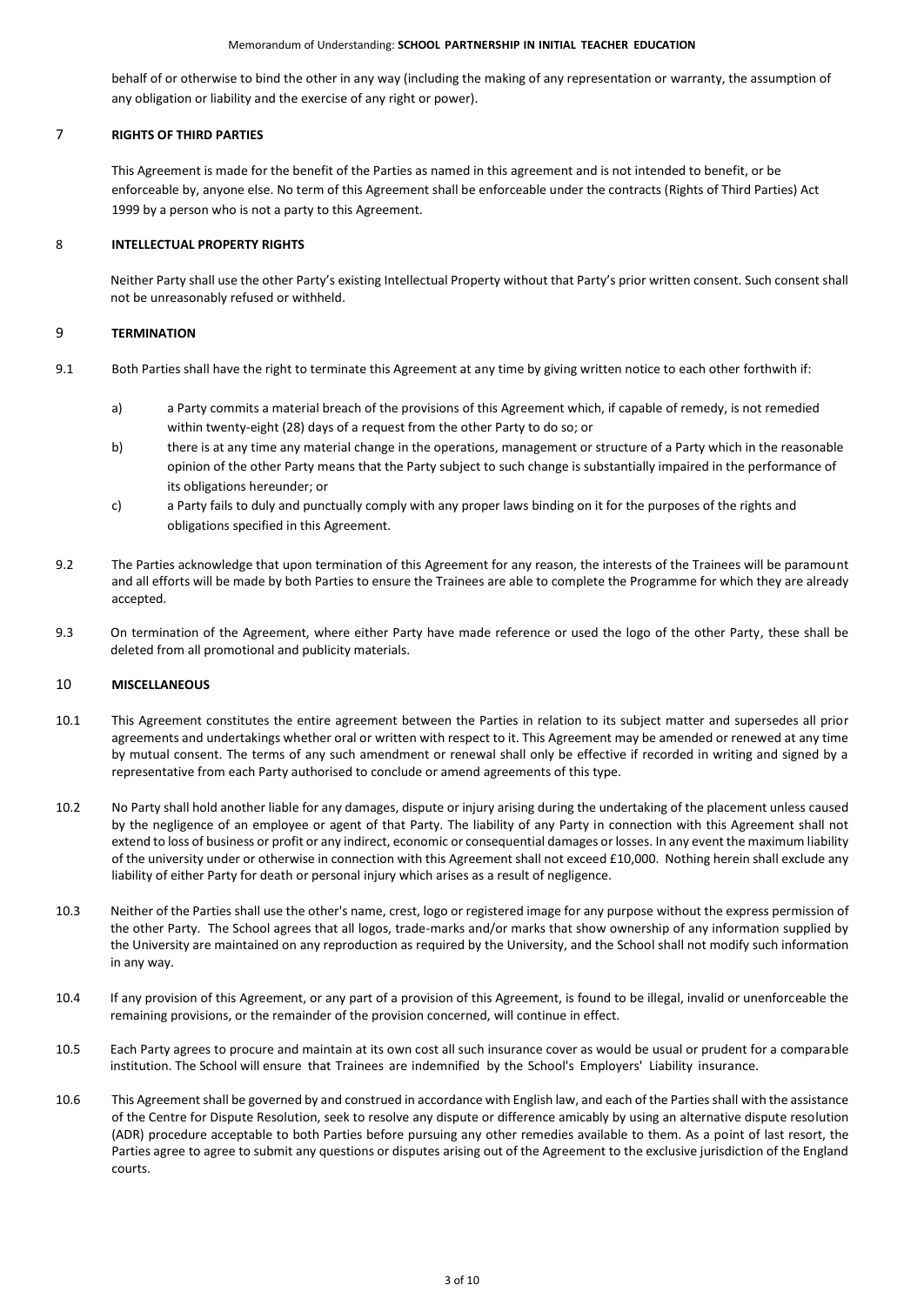# *Covid-19*

*The Memorandum of Understanding* [or Partnership Agreement depending on arrangement] *remains as the agreement between the university and the School. For placements during the 2021-22 academic year these additional requirements will be necessary:*

- *Schools warrant that they will ensure that trainees are included in, informed of and abide by all Covid-19 requirements, risk assessments, testing and guidance.*
- *Schools warrant that they will make sure that all meetings with trainees (inc Weekly Development Meetings, Reflective Conversations, planning meetings etc) will continue to take place, in accordance with government guidance on social distancing, and electronically if necessary, throughout the placement.*
- *If an individual school is required to close due to Covid-19 requirements, the trainee(s) will continue their placement with the school; meeting with their Lead Mentor (or other delegated teacher) to plan and co-deliver online learning and any other duties required of teachers in these circumstances. The School undertakes that the trainee will have the same involvement if they are required to self-isolate for up to 14 days.*
- *If schools are closed due to Government Covid-19 guidance, more widely (nationally or regionally), then the School and university Partnership Office will discuss the most appropriate way forward depending on guidance and information available at the time. Until such guidance is available the trainee(s) should continue the placement with the School as detailed above.*
- *If a school is delivering teaching both face to face and online they should involve trainees in all forms of teaching, as appropriate to the trainee's phase of development and within the trainee's timetabled hours.*
- *If a trainee becomes ill with Covid-19 or is designated as 'shielding' during the placement, then the School and university Partnership Office will discuss the most appropriate way forward for the trainee, depending on guidance and information available at the time.*

#### **Signatories to the Memorandum**

I agree to the terms set out in this Memorandum.

Signed: .............................................................................. **Headteacher/Principal**

Name: ……………………………………………………………………….

School: ...........................................................................……………………………………………………………

Date: .............................................

Signed: ................................................................................... (on behalf of the University of Exeter)

Name:

Date...............................................................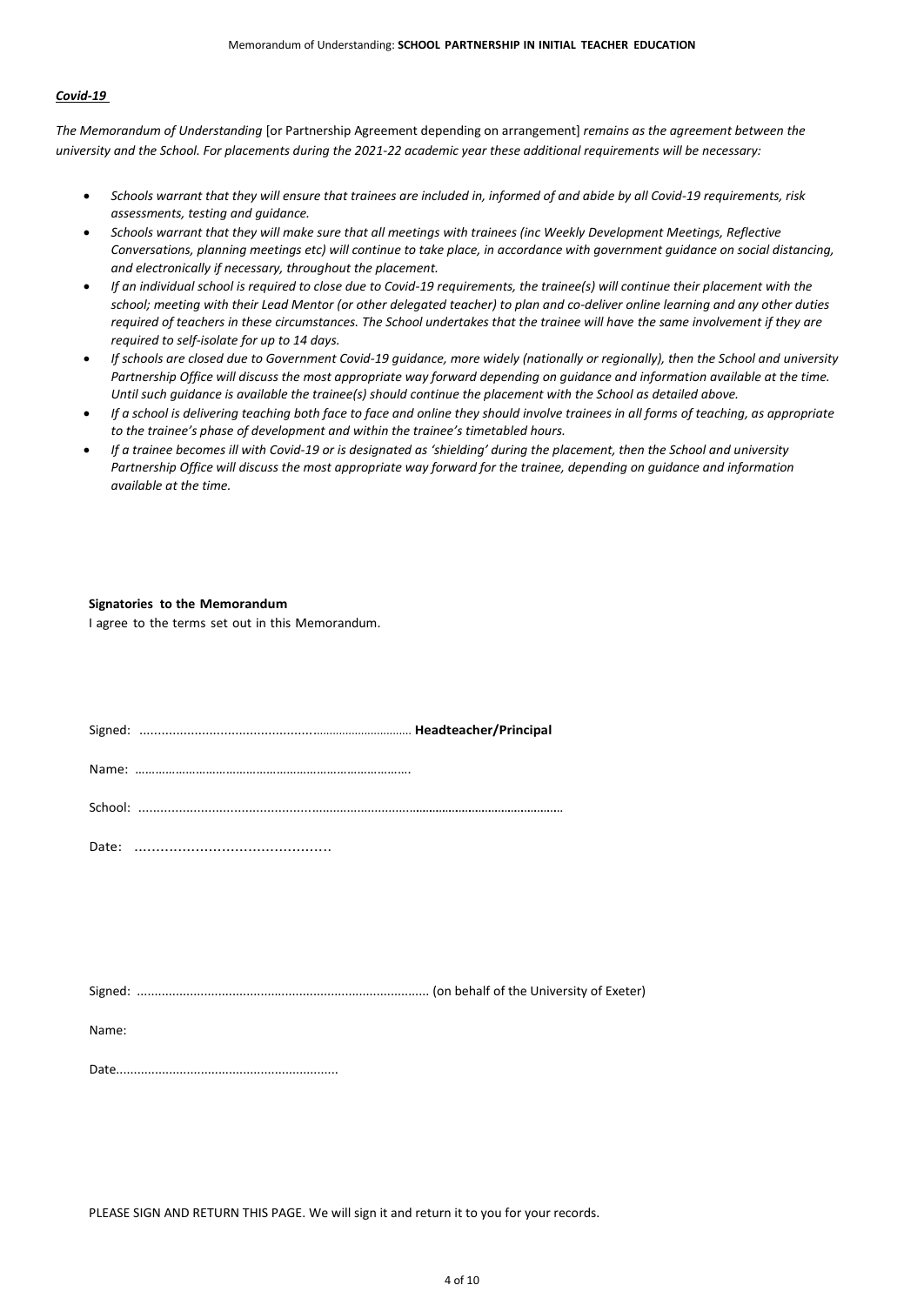# **Schedule 1: Responsibilities**

| The University's Responsibilities in Partnership                                                                  | The School's Responsibilities in Partnership                                                                        |  |  |
|-------------------------------------------------------------------------------------------------------------------|---------------------------------------------------------------------------------------------------------------------|--|--|
| <b>Programme Design and Structure</b>                                                                             |                                                                                                                     |  |  |
| The university will make arrangements to secure the accreditation                                                 |                                                                                                                     |  |  |
| and validation of the Programmes and award qualifications as<br>appropriate.                                      |                                                                                                                     |  |  |
| The University will use the committee structures, appendix 2, to                                                  | The School will prioritise attendance at Lead Mentor,                                                               |  |  |
| consult on and develop the programme modules with schools                                                         | Reflective Mentor and ITEC (see appendix 3) meetings and                                                            |  |  |
|                                                                                                                   | will release staff, if so requested, to attend Strategic                                                            |  |  |
|                                                                                                                   | Improvement Planning Group (appendix 2)                                                                             |  |  |
| <b>Programme Documentation</b><br>The university will circulate and/or make available for reference,              |                                                                                                                     |  |  |
| the Programme Handbook, the DfE ITT criteria and the Teachers'                                                    | The School will engage with all the available programme<br>documentation both by ensuring that the relevant people  |  |  |
| Standards, any relevant module handbooks, annual evaluation                                                       | have the opportunity to access it and also that they have                                                           |  |  |
| summaries, committee meeting minutes, details of development                                                      | the opportunity to contribute towards revisions of any part                                                         |  |  |
| opportunities for partnership colleagues, a termly newsletter and                                                 | of it that remains within the remit of the Graduate School of                                                       |  |  |
| any other such information as it deems relevant during the year.<br>The Programme Handbook will contain           | Education.                                                                                                          |  |  |
| • Programme aims                                                                                                  |                                                                                                                     |  |  |
| • Directory of contacts and diary,                                                                                |                                                                                                                     |  |  |
| • Details regarding professional learning                                                                         |                                                                                                                     |  |  |
| • A summary of the 'Exeter Model of ITE' and the tools used                                                       |                                                                                                                     |  |  |
| within it<br>• Roles and responsibilities of all those involved in the                                            |                                                                                                                     |  |  |
| training process                                                                                                  |                                                                                                                     |  |  |
| • Details of all aspects of school based work                                                                     |                                                                                                                     |  |  |
| • Information the Professional Studies Programme for                                                              |                                                                                                                     |  |  |
| school delivery<br>• Programme and M level working information                                                    |                                                                                                                     |  |  |
| • Assessment and moderation information                                                                           |                                                                                                                     |  |  |
| • Programme evaluation and Quality Assurance information                                                          |                                                                                                                     |  |  |
| • All relevant information for trainees registered at the                                                         |                                                                                                                     |  |  |
| University of Exeter as required by the University                                                                |                                                                                                                     |  |  |
| including support and welfare services, careers and<br>employability, attendance and absence, complaints etc.     |                                                                                                                     |  |  |
|                                                                                                                   | The school will respond to requests for information by the                                                          |  |  |
|                                                                                                                   | university as required by the DfE, Teachers' Standards and ITT                                                      |  |  |
|                                                                                                                   | criteria and as reasonably requested by the partnership (eg<br>equality policy, evaluation of partnership activity) |  |  |
| <b>Programme Management and Quality Assurance</b>                                                                 |                                                                                                                     |  |  |
| The university will                                                                                               | The School will:                                                                                                    |  |  |
| nominate staff responsible for the management and<br>a)                                                           | nominate an ITE Coordinator, Lead Mentors and<br>a)                                                                 |  |  |
| supervision of all university aspects of each Programme<br>provide introductory and development courses for<br>b) | Reflective Mentors to carry out the activities as<br>defined in the Programme Handbook                              |  |  |
| university and school staff participating in school-based                                                         | arrange for the nominated staff to participate in staff<br>b)                                                       |  |  |
| work                                                                                                              | development as defined in the Programme                                                                             |  |  |
| in consultation with schools, through the Strategic<br>c)<br>Improvement Planning Group, implement a system of    | Handbook<br>induct Trainees into the School, arrange a timetable<br>C)                                              |  |  |
| quality assurance covering:                                                                                       | and provide appropriate training, support and                                                                       |  |  |
| the management, development and teaching of                                                                       | resources as described in the Programme and                                                                         |  |  |
| each Programme<br>the selection of candidates<br>ij.                                                              | Subject Handbooks, applying the Exeter Model of<br>Initial Teacher Education,                                       |  |  |
| iii<br>the placement of Trainees in schools                                                                       | contribute to assessment procedures and provide<br>d)                                                               |  |  |
| the support of nominated staff during School-<br>iv                                                               | reports as set out in the Programme Handbook,                                                                       |  |  |
| based elements of the Programme<br>the monitoring, support and assessment of<br>v                                 | use resources provided to support high-quality<br>e)<br>school-based training                                       |  |  |
| Trainees during all elements of the Programme                                                                     | f)<br>support trainees with workload and wellbeing issues,                                                          |  |  |
| the moderation, review and evaluation of all<br>vi                                                                | referring to the university support services where                                                                  |  |  |
| aspects of the Programme                                                                                          | appropriate<br>participate in the moderation and evaluation of<br>g)                                                |  |  |
| the provision of and access to the library and<br>vii<br>other resources for Trainees throughout the              | courses and Programmes                                                                                              |  |  |
| duration of the Programme.                                                                                        | implement the system of quality assurance agreed<br>h)                                                              |  |  |
|                                                                                                                   | with the university through the Strategic<br><b>Improvement Planning Group</b>                                      |  |  |
|                                                                                                                   | i)<br>be willing, from time to time, to provide school-                                                             |  |  |
|                                                                                                                   | based work placements for Trainees who have                                                                         |  |  |
|                                                                                                                   | previously not met the Teachers' Standards at an<br>appropriate level for the Award of QTS                          |  |  |
|                                                                                                                   |                                                                                                                     |  |  |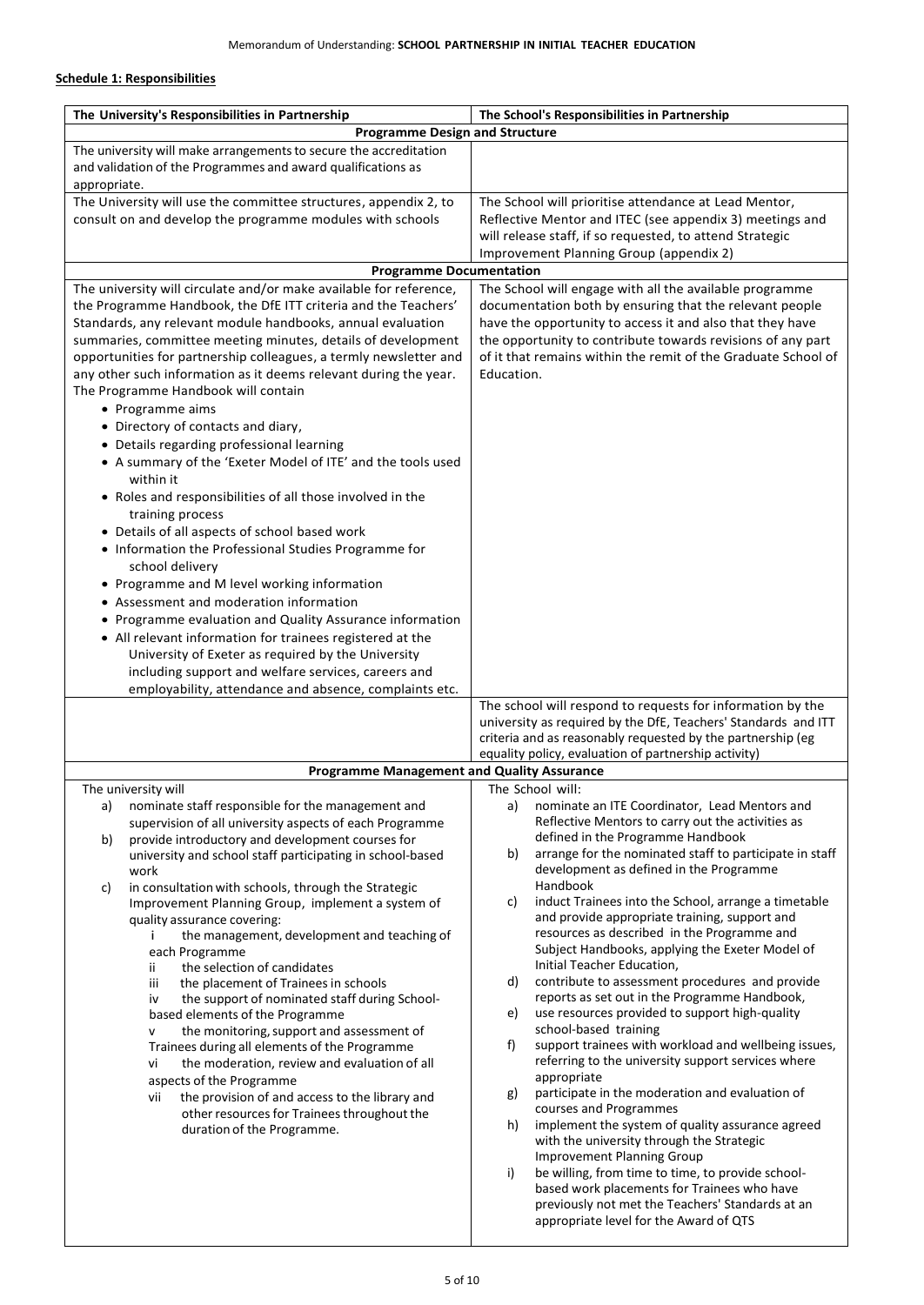| The university will share appropriate Quality Assurance data and<br>reports with the School                                    | The School will quality assure its own provision and appoint<br>the most suitable staff into the ITEC and Mentor roles.                |
|--------------------------------------------------------------------------------------------------------------------------------|----------------------------------------------------------------------------------------------------------------------------------------|
| <b>Recruitment and Selection</b>                                                                                               |                                                                                                                                        |
| The university will market its Initial Teacher Education<br>Programmes                                                         |                                                                                                                                        |
| The University will design appropriate selection processes with                                                                | The School will engage with the agreed selection processes as                                                                          |
| schools through the Strategic Improvement Planning Group and/or                                                                | requested, specifically responding positively to reasonable                                                                            |
| through task specific working parties. The university will invite                                                              | requests for teachers to take part in the interview process and                                                                        |
| school staff representatives to attend interview days.                                                                         | to be part of task specific working parties.                                                                                           |
| Details of the interview process can be found in Appendix 3                                                                    |                                                                                                                                        |
| <b>Suitability to Teach</b><br>(in addition to the recruitment and selection process above)                                    |                                                                                                                                        |
| The university will be the registered body for Disclosure and                                                                  |                                                                                                                                        |
| Barring (DBS) checks. The process for this is available on the                                                                 |                                                                                                                                        |
| University website                                                                                                             |                                                                                                                                        |
| http://socialsciences.exeter.ac.uk/education/partnership/                                                                      |                                                                                                                                        |
| The university will provide the School with confirmation that<br>trainees placed with them have a satisfactory DBS disclosure. | The School will undertake NOT to carry out additional DBS                                                                              |
|                                                                                                                                | checks in line with the ITT Criteria and will NOT use the DBS<br>update service for trainees registered at the University of<br>Exeter |
| The university will carry out a medical 'Fit to Teach' assessment                                                              | The School will make whatever 'Reasonable Adjustment' is                                                                               |
| and advise the School if any trainee requires 'Reasonable<br>Adjustment'                                                       | necessary for trainees placed with them to ensure equality of<br>opportunity for all trainees                                          |
| The university will ensure that it remains compliant with current                                                              | The School will not require the university to share information                                                                        |
| legislation<br>Safeguarding                                                                                                    | against data protection and current guidance                                                                                           |
| The university will promote safeguarding through its recruitment                                                               | The School will promote safeguarding through its usual routes                                                                          |
| and selection procedures, and as detailed in the Programme<br>handbook                                                         | and methods and will inform the University if any safeguarding<br>issues involving a trainee arise.                                    |
| <b>Placements</b>                                                                                                              |                                                                                                                                        |
| The university will scrutinise the placement offers and place                                                                  | The School will do everything possible to honour the                                                                                   |
| trainees according to their needs whenever possible                                                                            | placement offers that it makes                                                                                                         |
| The university will not be liable for any un-filled placement offers,                                                          | The School will not withdraw a placement from a trainee                                                                                |
| Please see Schedule 2 below for further details                                                                                | unless there are exceptional circumstances which have been                                                                             |
| The university will provide two contrasting placements for each                                                                | agreed with the Partnership Director<br>The School will release the trainee from the placement if the                                  |
| trainee and may provide a third enrichment opportunity for                                                                     | trainee is selected to participate in an enrichment experience,                                                                        |
| selected trainees                                                                                                              | for example a Special School placement                                                                                                 |
| <b>Training Provision</b>                                                                                                      |                                                                                                                                        |
| The university will provide and resource Trainees with courses as                                                              | The School will provide and resource trainees with timetables                                                                          |
| appropriate and to include:                                                                                                    | and opportunities to meet the Teachers' Standards and to                                                                               |
| education and professional studies<br>(a)<br>subject knowledge and pedagogy<br>(b)                                             | receive training in line with the Exeter Model of Initial Teacher<br>Training as appropriate and to include:                           |
| subject/phase-based school orientation<br>(c)                                                                                  | Professional Studies Programme as per the<br>a)                                                                                        |
| induction into wider school issues<br>(d)                                                                                      | Programme Handbook                                                                                                                     |
| personal academic enhancement<br>(e)                                                                                           | Timetables for the amount of classroom contact time<br>b)                                                                              |
|                                                                                                                                | as outlined in the Programme Handbook, ITECs to                                                                                        |
|                                                                                                                                | oversee this to support trainee workload and                                                                                           |
|                                                                                                                                | wellbeing                                                                                                                              |
|                                                                                                                                | <b>Weekly Development Meetings</b><br>c)                                                                                               |
| During Trainees' School attachment the university will provide a                                                               | d)<br><b>Reflective Conversations</b><br>The School will facilitate the University Visiting Tutor visits by                            |
| University Visiting Tutor who will:                                                                                            | ensuring, as far as is possible, that all staff involved in the                                                                        |
| provide support through tutor visits and seminars as outlined in<br>a)                                                         | trainee's training are available to meet with the UVT.                                                                                 |
| the Programme Handbook                                                                                                         |                                                                                                                                        |
| audit the system of quality assurance in the School<br>b)                                                                      |                                                                                                                                        |
| consult with School staff regarding Trainee progress,<br>c)                                                                    |                                                                                                                                        |
| programme development and evaluation and any other issues<br>pertinent to the development of partnership.                      |                                                                                                                                        |
| The UVT will make an additional visit, if appropriate, if there are                                                            | The School will contact the UVT, usually via email, if there are                                                                       |
| concerns about the trainee's progress and will respond with email                                                              | any concerns about the trainee's progress                                                                                              |
| support if reasonable and requested.<br>Assessment of Professional Learning (against the Teachers' Standards)                  |                                                                                                                                        |
| The university will collate the information from the School and                                                                | The School will interrogate the evidence provided by the                                                                               |
| from the UVT visit records                                                                                                     | trainee against the Teachers' Standards (as described in the                                                                           |
|                                                                                                                                | University of Exeter Profile Descriptors: see Programme                                                                                |
|                                                                                                                                | Handbook)                                                                                                                              |
| The university will request formative reports and a Final                                                                      | The school will ensure that they meet the formative and                                                                                |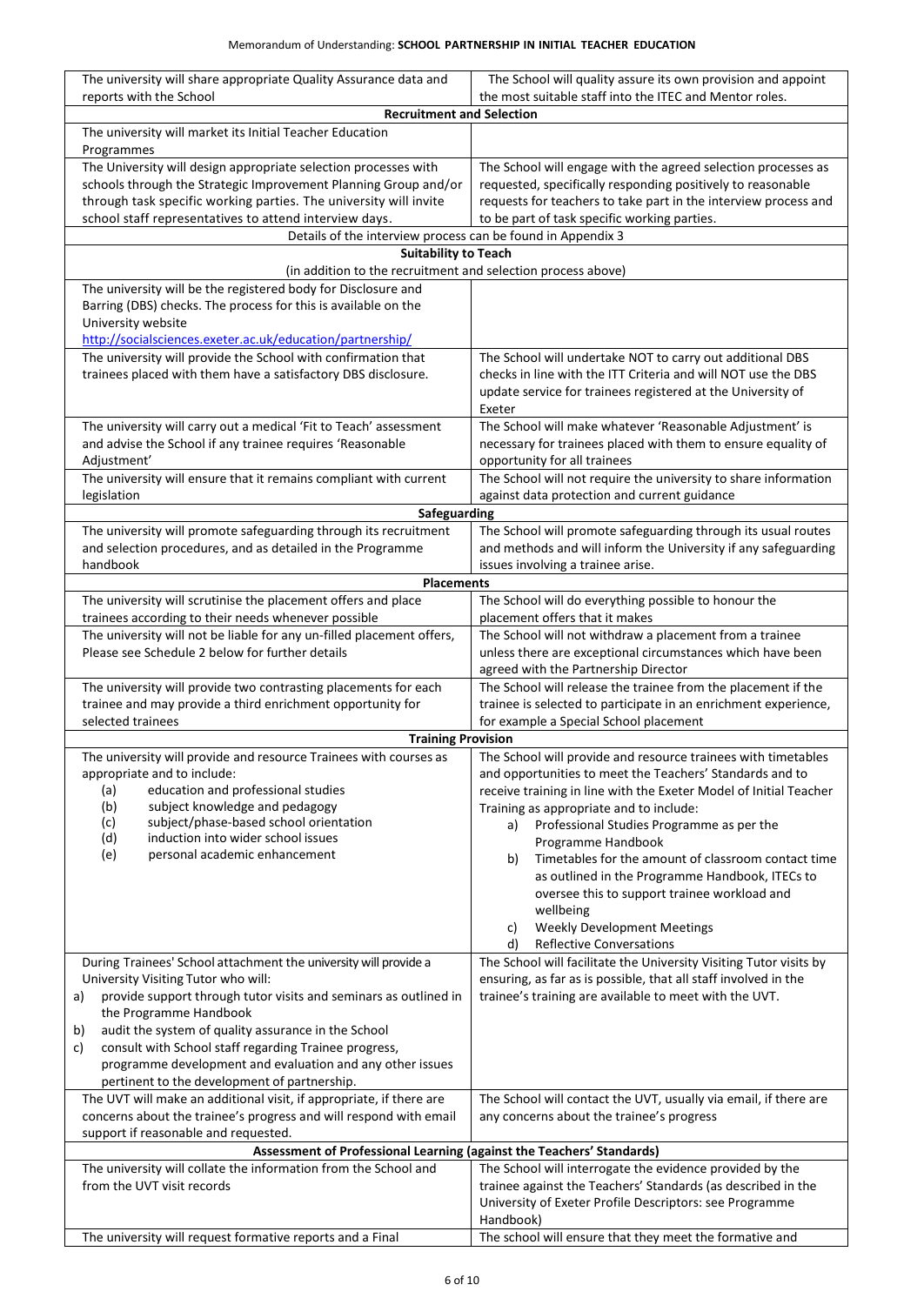| Summative Report at various dates (in accordance with the Course<br>Diary in the Programme Handbook)                                | summative reporting deadlines                                    |  |  |
|-------------------------------------------------------------------------------------------------------------------------------------|------------------------------------------------------------------|--|--|
| The University Visiting Tutor will moderate the assessment.                                                                         |                                                                  |  |  |
|                                                                                                                                     | The School will moderate the assessment (through the ITEC)       |  |  |
|                                                                                                                                     | The School will attend a moderation meeting if required.         |  |  |
| <b>External Examination</b>                                                                                                         |                                                                  |  |  |
| The university will appoint suitably qualified External Examiners to                                                                | The School will host External Examiners as requested and         |  |  |
| its ITE courses, in accordance with university requirements                                                                         | provide opportunities for them to fulfil their role. The School  |  |  |
|                                                                                                                                     | will provide recordings of the trainee's teaching if a teaching  |  |  |
|                                                                                                                                     | opportunity is unavailable for the External Examination. This    |  |  |
|                                                                                                                                     | will usually be viewed in School and neither the trainee nor the |  |  |
|                                                                                                                                     | External Examiner will retain a copy.                            |  |  |
| The Programme will respond to any issues raised by External                                                                         |                                                                  |  |  |
| Examiners through its internal processes and make a summary of                                                                      |                                                                  |  |  |
| the reports available to the School                                                                                                 |                                                                  |  |  |
| <b>Equality of Opportunity</b>                                                                                                      |                                                                  |  |  |
| The university will fulfil the requirements of the Equalities Act in all                                                            | The School will hold evidence of meeting the requirements of     |  |  |
| aspects of its ITE courses                                                                                                          | the Equality Act (2010) and provide a copy of the School policy  |  |  |
|                                                                                                                                     | on this if requested                                             |  |  |
| The university will make its recruitment policy available to all staff                                                              | Schools found to be discriminating against a trainee will be     |  |  |
| involved in the interview process                                                                                                   | removed from the Partnership if an immediate solution cannot     |  |  |
|                                                                                                                                     | be found.                                                        |  |  |
| <b>Employers' Liability</b>                                                                                                         |                                                                  |  |  |
|                                                                                                                                     | The School must ensure that Trainees are indemnified by the      |  |  |
|                                                                                                                                     | School's Employers' Liability insurance                          |  |  |
| <b>Partnership Responsibilities</b>                                                                                                 |                                                                  |  |  |
| In partnership and through the operation of the Strategic Improvement Planning Group, the university and School (through            |                                                                  |  |  |
| representation) will keep all aspects of the Programmes under critical review with the objective of increasing their efficiency and |                                                                  |  |  |
| effectiveness.                                                                                                                      |                                                                  |  |  |
| The university will provide opportunities for ITECs, Lead and                                                                       | The School will prioritise the invitation for ITECs, Lead and    |  |  |
| Reflective Mentors to attend training, development and                                                                              | Reflective Mentors to attend development and consultation        |  |  |
| consultation meetings and will offer as contribution towards                                                                        | meetings                                                         |  |  |
| supply cover to facilitate this as described in schedule 2 below.                                                                   |                                                                  |  |  |

## **Schedule 2 Fees**

#### **Payments to Schools for Trainee Placements**

To the School in fulfilment of its requirements, the university will pay the sum of:

PGCE Primary and Secondary: £1200 per 24 week placement of which £600 to be paid in February and £600 to be paid in May

All PGCE programmes: Repeat placement (10 weeks) £600 per trainee

In the case of a Trainee withdrawing at any point after the beginning of an assessed period of school-based work, the School will receive the full amount for that placement. If a Trainee withdraws from the Programme less than two weeks before that time, but after the University has confirmed the name of the Trainee, the School will receive compensation on a sliding scale up to half the placement amount.

If the School is unable to fulfil all or part of its placement offer, the university will not be liable for any payment in relation to those trainees who are not permitted to attend for the school-based work placement.

## **Partnership Resource Allocations**

| <b>UNIVERSITY</b>                                                                        | £ per<br>trainee | <b>SCHOOL</b>                                                                                         | £ per           |
|------------------------------------------------------------------------------------------|------------------|-------------------------------------------------------------------------------------------------------|-----------------|
| PGCE administration (inc Partnership admin)                                              |                  | Payment to schools for placement                                                                      | trainee<br>1200 |
| College administration: (marketing, admissions;<br>registry; space etc)                  | 650              | Partner training: Supply cover; travel; subsistence;<br>training costs (paid to schools as necessary) | 650             |
| Required contribution to university costs (buildings,<br>campuses, central services etc) | 2700             |                                                                                                       |                 |
| Employability (inc references)                                                           |                  |                                                                                                       |                 |
| University teaching and UVT costs                                                        | 2440             |                                                                                                       |                 |
| Resources (library, accessibility and consumables)                                       | 200              |                                                                                                       |                 |
| Widening Participation                                                                   |                  | All figures are approximate, except payment to schools for                                            |                 |
| Quality Assurance (inc Ofsted and External Examination)                                  | 90               | placements which is an exact figure                                                                   |                 |
|                                                                                          | 7400             |                                                                                                       |                 |

## **Schedule 3: Programme details**

Details of the Secondary Programme(s) are available from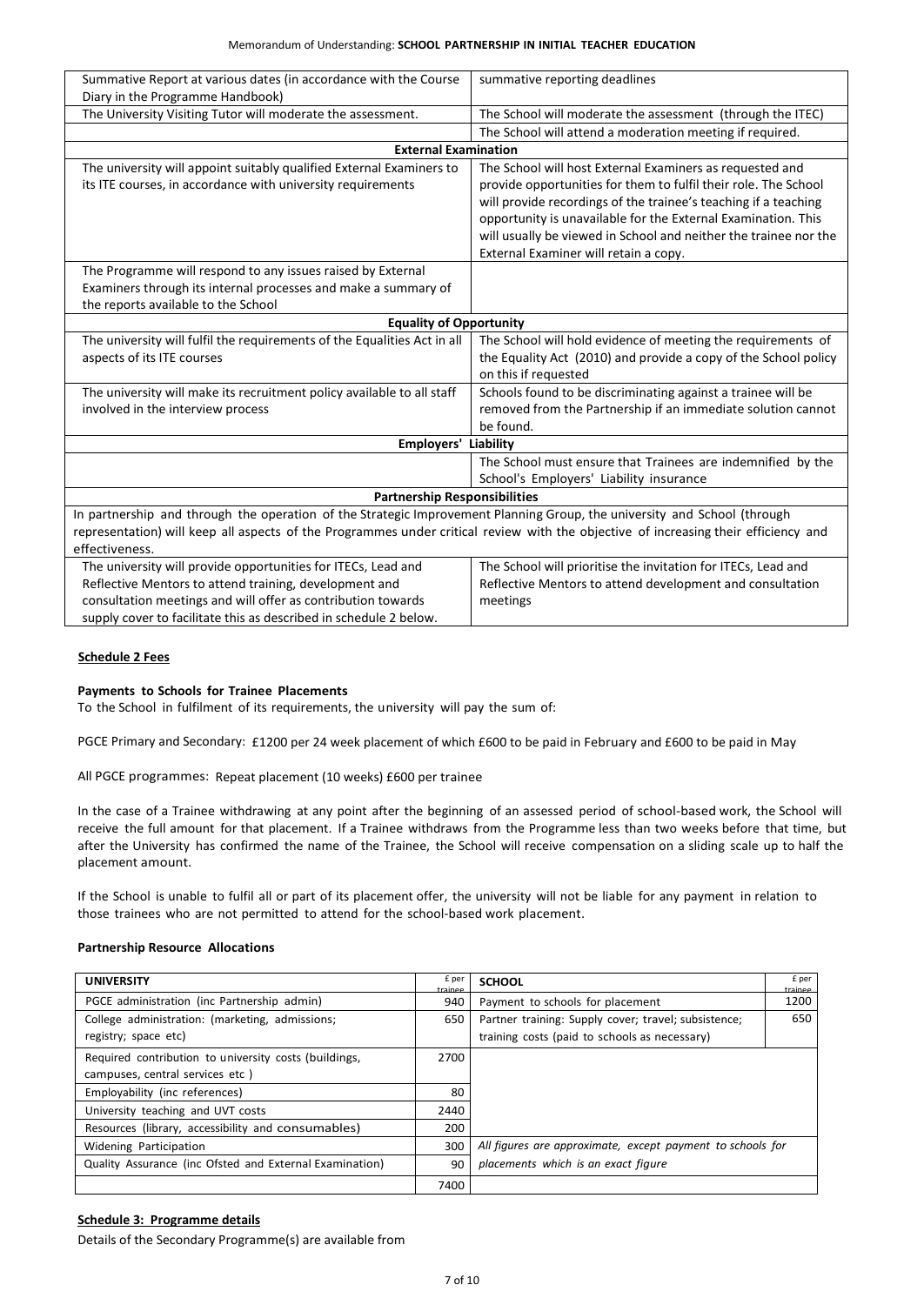<https://www.exeter.ac.uk/teachertraining/secondary/structure/>

Details of the Primary Programme(s) are available from

<https://www.exeter.ac.uk/teachertraining/primary/structure/>

The Partnership webpages, with the Programme Handbook and further explanation of the terminology and structures described above can be found a[t http://socialsciences.exeter.ac.uk/education/partnership/](http://socialsciences.exeter.ac.uk/education/partnership/)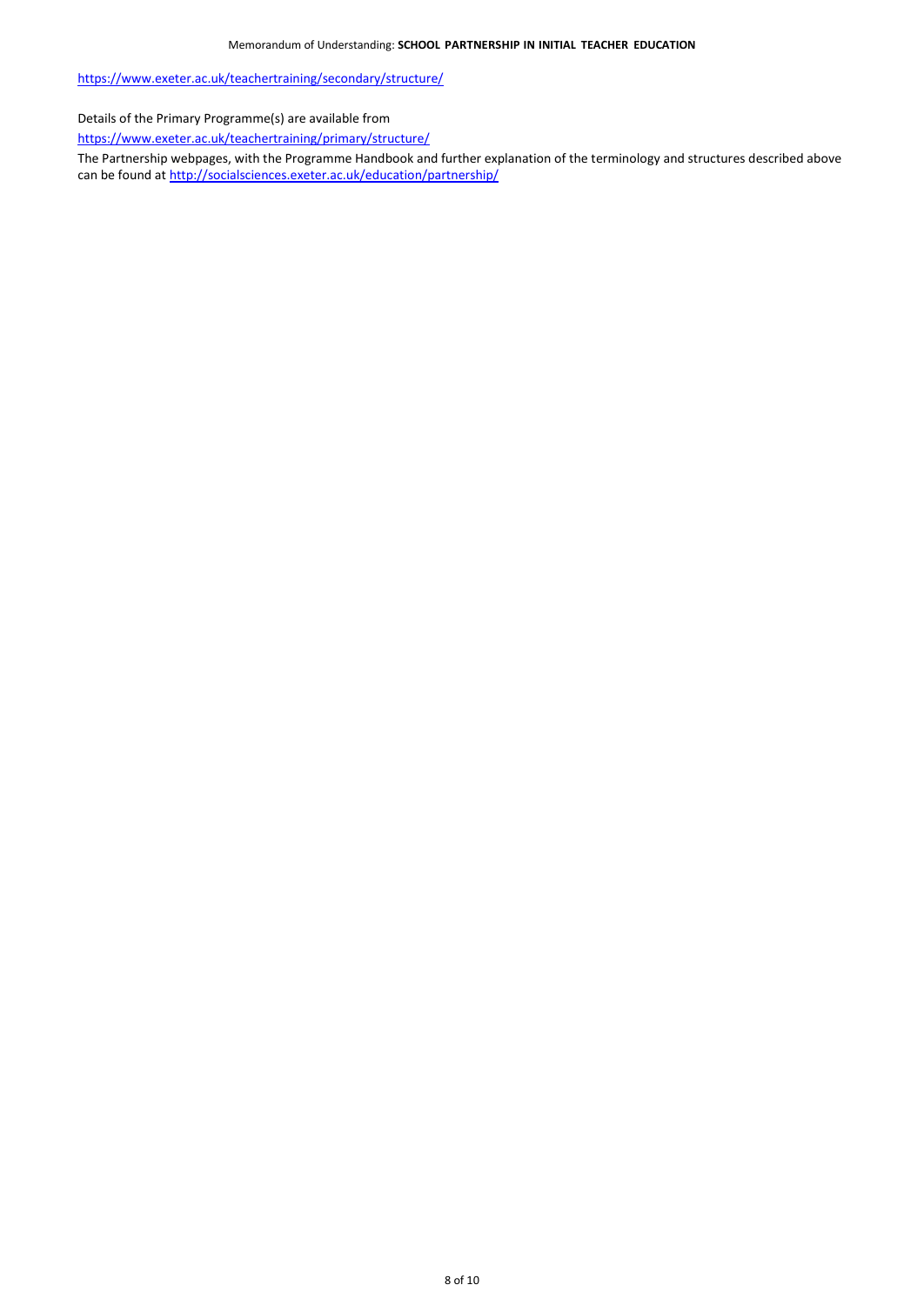## **Appendix 1: Roles and Responsibilities**

# **A more detailed breakdown of the roles marked \* can be found in the Programme Handbook**

| Role                                                                 | <b>Responsibility</b>                                                                                                                                                                                                                                                                                                                                  |
|----------------------------------------------------------------------|--------------------------------------------------------------------------------------------------------------------------------------------------------------------------------------------------------------------------------------------------------------------------------------------------------------------------------------------------------|
| ITEC*<br><b>ITE Coordinator</b>                                      | The ITE Coordinator manages the school's work in Initial Teacher Education in<br>partnership with the University.                                                                                                                                                                                                                                      |
| <b>Reflective Mentor</b>                                             | Each trainee has a Reflective Mentor (not from the trainee's own subject area)<br>who supports the trainee to reflect on their overall professional development.<br>The Reflective Mentor does not observe the trainee in the classroom as the role<br>is about developing the trainee's reflective ability rather than that of classroom<br>training. |
| <b>Lead Mentor</b>                                                   | Each trainee has a Lead Mentor who has responsibility for arranging and<br>managing the trainee's classroom based work.                                                                                                                                                                                                                                |
| UVT*<br><b>University Visiting Tutor</b>                             | The UVT visits the trainee in school to support and monitor the trainee's progress<br>and to quality assure the provision. They may be members of university staff or<br>teachers                                                                                                                                                                      |
| Personal Tutor* (not ITE)                                            | The Personal Tutor is responsible for monitoring the trainee's overall progress<br>including academic work and any pastoral issues that may arise.                                                                                                                                                                                                     |
| Director of Education (not ITE)                                      | The DoE has responsibility across all of the Graduate School of Education for the<br>teaching and learning on all courses and programmes                                                                                                                                                                                                               |
| <b>Partnership Director</b>                                          | The Partnership Director has strategic oversight of the relationship between the<br>university and all its school partners in ITE. This role represents the views of<br>schools at College of Social Sciences and International Studies level                                                                                                          |
| <b>Head of ITE</b>                                                   | The Head of ITE, working with the Partnership Director, Programme Directors<br>and ITE Programme Manager, has strategic oversight of all of the ITE<br>programmes                                                                                                                                                                                      |
| <b>Primary/Secondary/School Direct</b><br><b>Programme Directors</b> | These roles oversee the university's operational provision of all its primary and<br>secondary programmes respectively                                                                                                                                                                                                                                 |
| Subject/Pathway lead                                                 | Both primary and secondary programmes recruit trainees into specialist subject<br>areas or pathways, overseen by these roles. These roles are responsible for<br>consulting on and developing the programme modules with schools                                                                                                                       |
| <b>Partnership Relations Managers</b>                                | These roles work directly with schools, both recruiting and encouraging them in<br>partnership and consulting with them to ensure that the programmes meet<br>school need                                                                                                                                                                              |
| <b>ITE Programme Manager</b>                                         | This role ensures that all the university facing activity is undertaken and adheres<br>to university QA procedures and liaises with the DfE to ensure the programmes<br>are compliant                                                                                                                                                                  |
| <b>Partnership Office</b>                                            | This team administers the operational aspects of the partnership                                                                                                                                                                                                                                                                                       |
| <b>External Examiners</b>                                            | This team is appointed to critically evaluate the quality of all aspects of the<br>partnership and its training provision.                                                                                                                                                                                                                             |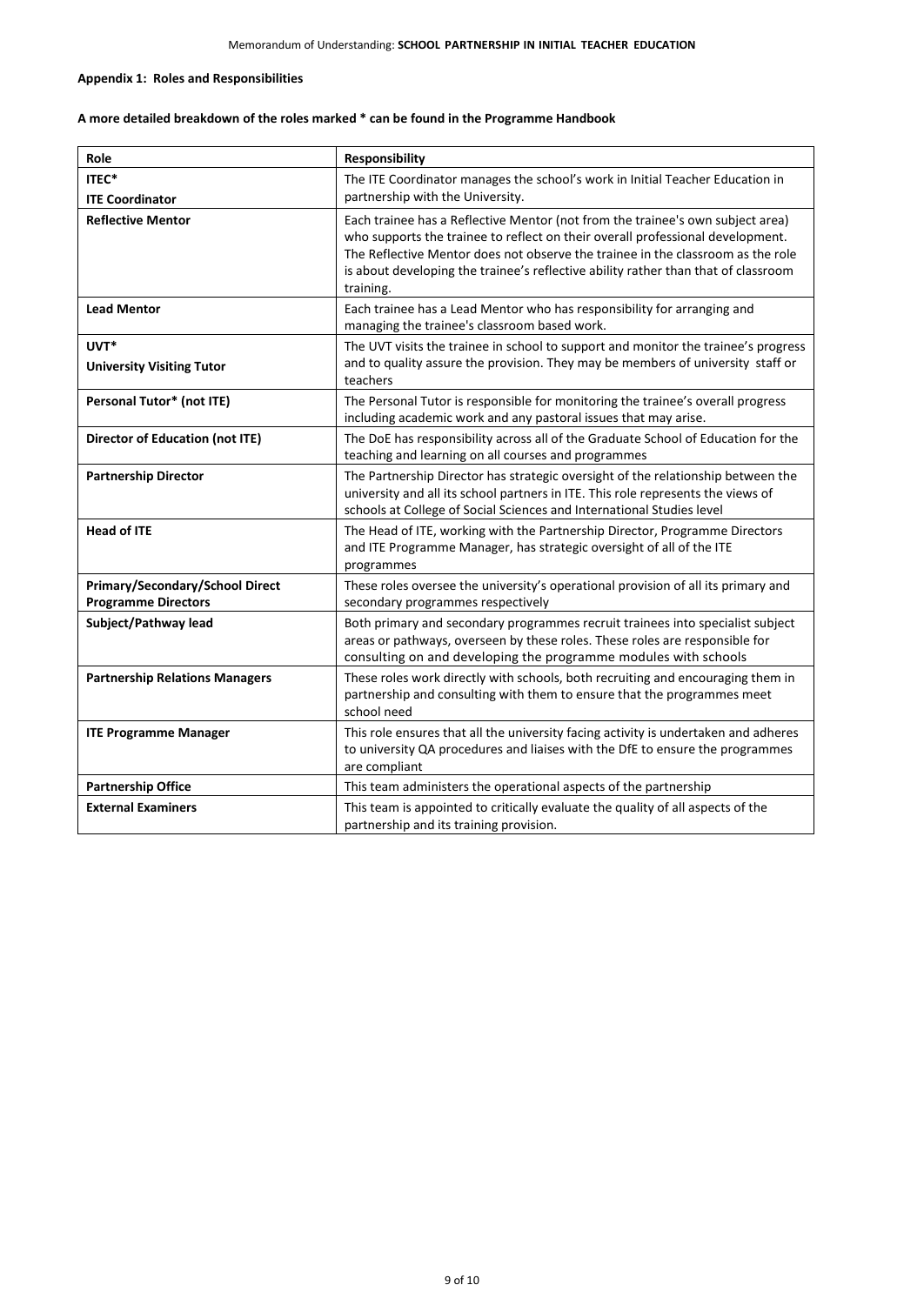## **Appendix 2: Groups and Committees**

| Committee/Meeting                              | Purpose                                                                                                                                                                                                                                                                                                                                    | Attendees                                                                                                                                                           |
|------------------------------------------------|--------------------------------------------------------------------------------------------------------------------------------------------------------------------------------------------------------------------------------------------------------------------------------------------------------------------------------------------|---------------------------------------------------------------------------------------------------------------------------------------------------------------------|
| <b>Strategic Improvement Planning</b><br>Group | The Strategic Improvement Planning<br>Group provides a coherent body for<br>school and university representation at<br>a strategic level. It meets once per year<br>to consider issues concerning:                                                                                                                                         | Representative Partnership Headteachers,<br>ITECs, Lead Schools, Programme Directors,<br>Partnership Director                                                       |
|                                                | Provision of strategic direction on<br>$\bullet$<br>new initiatives and directions<br>which the partnership might take<br>programme development<br>$\bullet$<br>feedback and advice on current ITE<br>$\bullet$<br>programmes development of<br>strategy concerning DfE<br>consultations and implementation<br>of new legislation for ITE. |                                                                                                                                                                     |
| <b>ITE Management</b>                          | Action and proposals for all strategic<br>and operational issues for all<br>programmes. Leads continuous<br>improvement through self-evaluation<br>documents and improvement plans.                                                                                                                                                        | Director of Education, Directors of Primary and<br>Secondary programmes, Exeter Partnership,<br>School Direct leads, Partnership Director, ITE<br>Programme Manager |
| Management Committees*                         | Operational decisions and strategic<br>consultation                                                                                                                                                                                                                                                                                        | All University programme staff, ITE programme<br>manager, Partnership Director, Partnership<br><b>Relations Managers</b>                                            |
| <b>ITEC Meetings</b>                           | Development and consultation on<br>Professional Learning aspects of the<br>programmes                                                                                                                                                                                                                                                      | <b>Partnership Relations Managers</b><br>All partnership ITECs                                                                                                      |
| <b>Lead and Reflective Mentors</b>             | Development and consultation on<br>Professional Learning aspects of the<br>programmes pertaining to both mentor<br>roles                                                                                                                                                                                                                   | <b>Partnership Relations Managers</b><br>All Partnership mentors                                                                                                    |